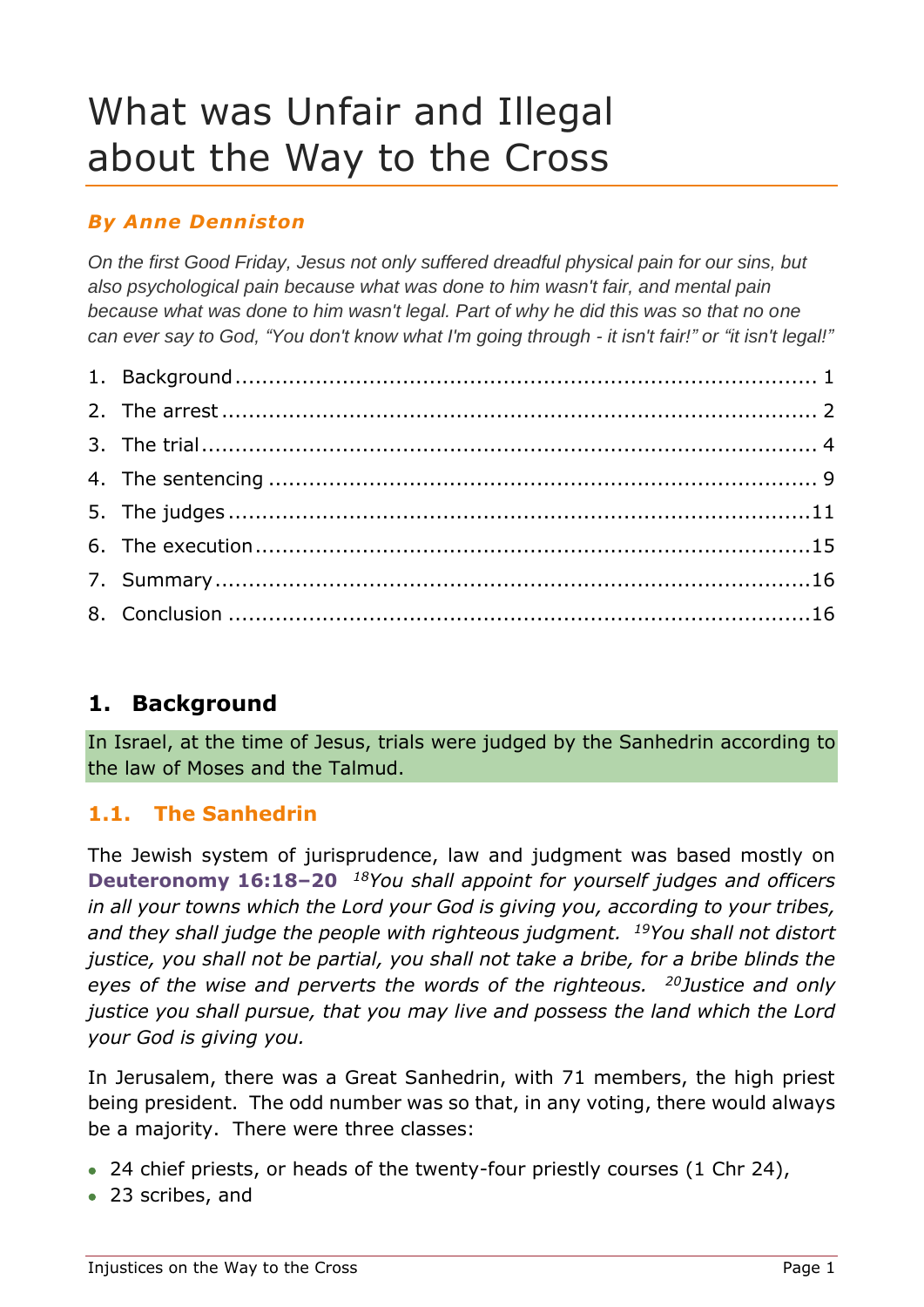• 24 elders.

They constituted the national parliament and sat as judges, with legislative, executive and judicial powers under the Mosaic Code.

# **1.2. The Mosaic Code**

The Mosaic Code was the written law, based on the writings of Moses in the first five books of the Old Testament, known as the Torah.

The entire criminal procedure of the Mosaic Code was based on four rules:

- the charge must be definite/unchanged
- the trial must be public
- the accused has the right to defence
- there must be no errors in the testimony/evidence.

In the first century A.D., "the Law" included the regulations of the Talmud, which contained the ancient traditions (the Mishnah) and Rabbinic interpretations (the Gemara) transmitted orally for many centuries before being written down. In English, it takes up about 400 books. Many of these regulations were also broken during the arrest, trial and sentencing of Jesus, but I have not given the references here because we cannot look them up in the source documents.

# **1.3. The charges**

*The charge brought against Jesus before the Sanhedrin was first sedition against the state and then blasphemy against Jehovah. The charge brought against him before Pilate and Herod, was treason against the government of Rome. Both blasphemy and treason were capital offences, i.e., crimes punishable by death.*

# <span id="page-1-0"></span>**2. The arrest**

Jesus celebrated the Passover meal with his disciples on the Thursday night, then he went with his disciples to the garden of Gethsemane.

# **2.1. What was unfair**

### **2.1.A. His friends did not pray with him**

Three times, Jesus asked the disciples to pray with him but they fell asleep, while he was sweating blood in prayer.

*Matthew 26:36-46. <sup>36</sup> Then Jesus went with them to a place called Gethsemane, and he said to his disciples, "Sit here, while I go over there and pray." <sup>37</sup> And taking with him Peter and the two sons of Zebedee, he began to be sorrowful and troubled. <sup>38</sup> Then he said to them, "My soul is very sorrowful,*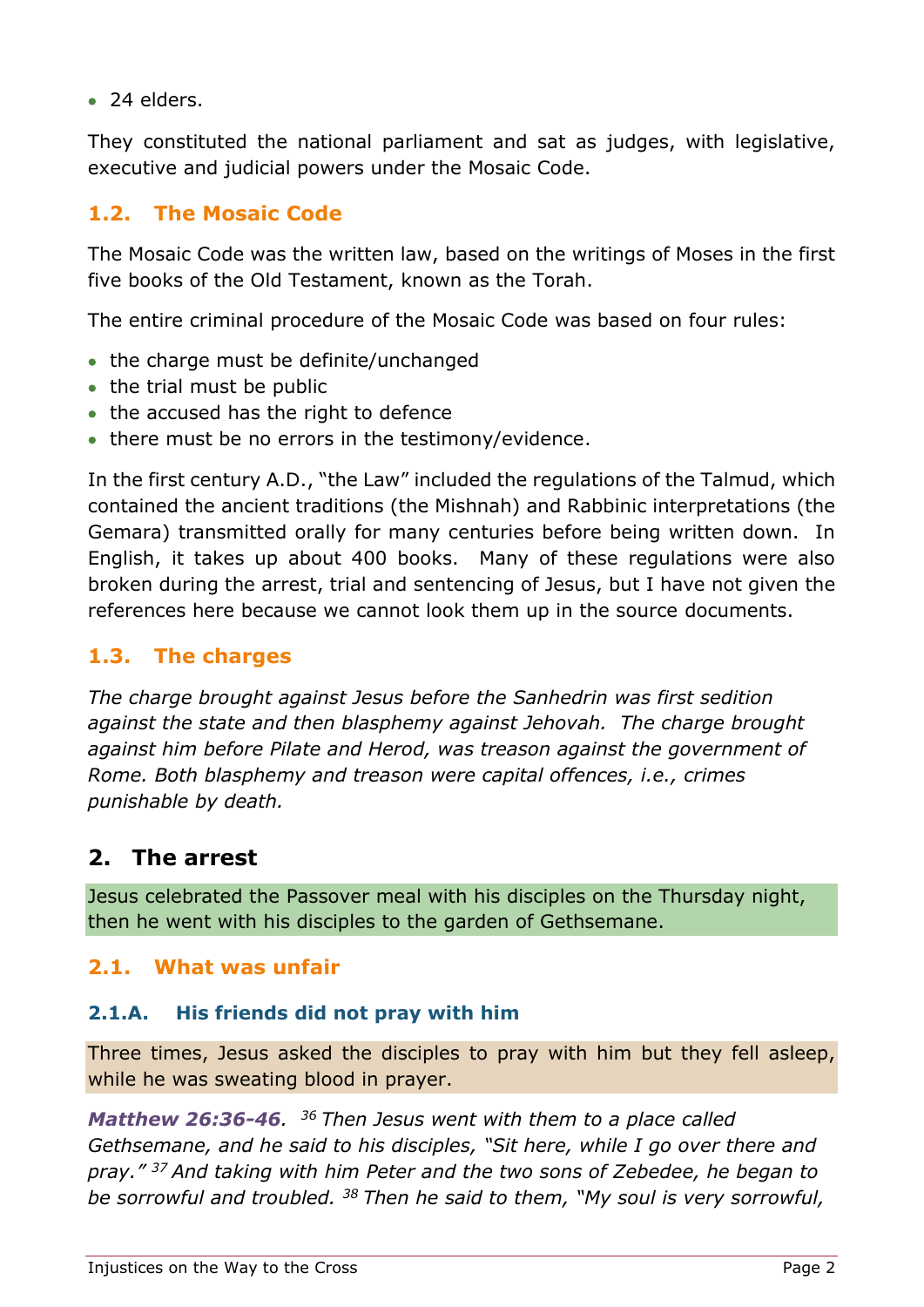*even to death; remain here, and watch with me." <sup>39</sup> And going a little farther he fell on his face and prayed, saying, "My Father, if it be possible, let this cup pass from me; nevertheless, not as I will, but as you will." <sup>40</sup> And he came to the disciples and found them sleeping. And he said to Peter, "So, could you not watch with me one hour? <sup>41</sup> Watch and pray that you may not enter into temptation. The spirit indeed is willing, but the flesh is weak." <sup>42</sup> Again, for the second time, he went away and prayed, "My Father, if this cannot pass unless I drink it, your will be done." <sup>43</sup> And again he came and found them sleeping, for their eyes were heavy. <sup>44</sup> So, leaving them again, he went away and prayed for the third time, saying the same words again. <sup>45</sup> Then he came to the disciples and said to them, "Sleep and take your rest later on. See, the hour is at hand, and the Son of Man is betrayed into the hands of sinners. <sup>46</sup> Rise, let us be going; see, my betrayer is at hand."*

# **2.1.B. His disciple betrayed him**

Judas had years as a disciple of Jesus to learn to love his leader, witness his miracles and absorb his teaching. Yet he plotted against Jesus.

### **2.1.B.a. Judas accepted money to betray Jesus**

He went to the chief priests and offered to give Jesus up to them.

*Luke 22:3-6. <sup>3</sup> Then Satan entered into Judas called Iscariot, who was of the number of the twelve. <sup>4</sup> He went away and conferred with the chief priests and officers how he might betray him to them. <sup>5</sup> And they were glad, and agreed to give him money. <sup>6</sup> So he consented and sought an opportunity to betray him to them in the absence of a crowd.*

# **2.1.B.b. Judas betrayed him with a kiss**

He led a mob (that could have been a thousand strong) to Jesus and identified him to them by kissing him.

*Matt 26:48-50. <sup>48</sup> Now the betrayer had given them a sign, saying, "The one I will kiss is the man; seize him." <sup>49</sup> And he came up to Jesus at once and said, "Greetings, Rabbi!" And he kissed him. <sup>50</sup> Jesus said to him, "Friend, do what you came to do." [f]*

# **2.1.C. His followers abandoned him**

The disciples ran away when Jesus was arrested.

*Mark 14:50-52. <sup>50</sup> And they all left him and fled.*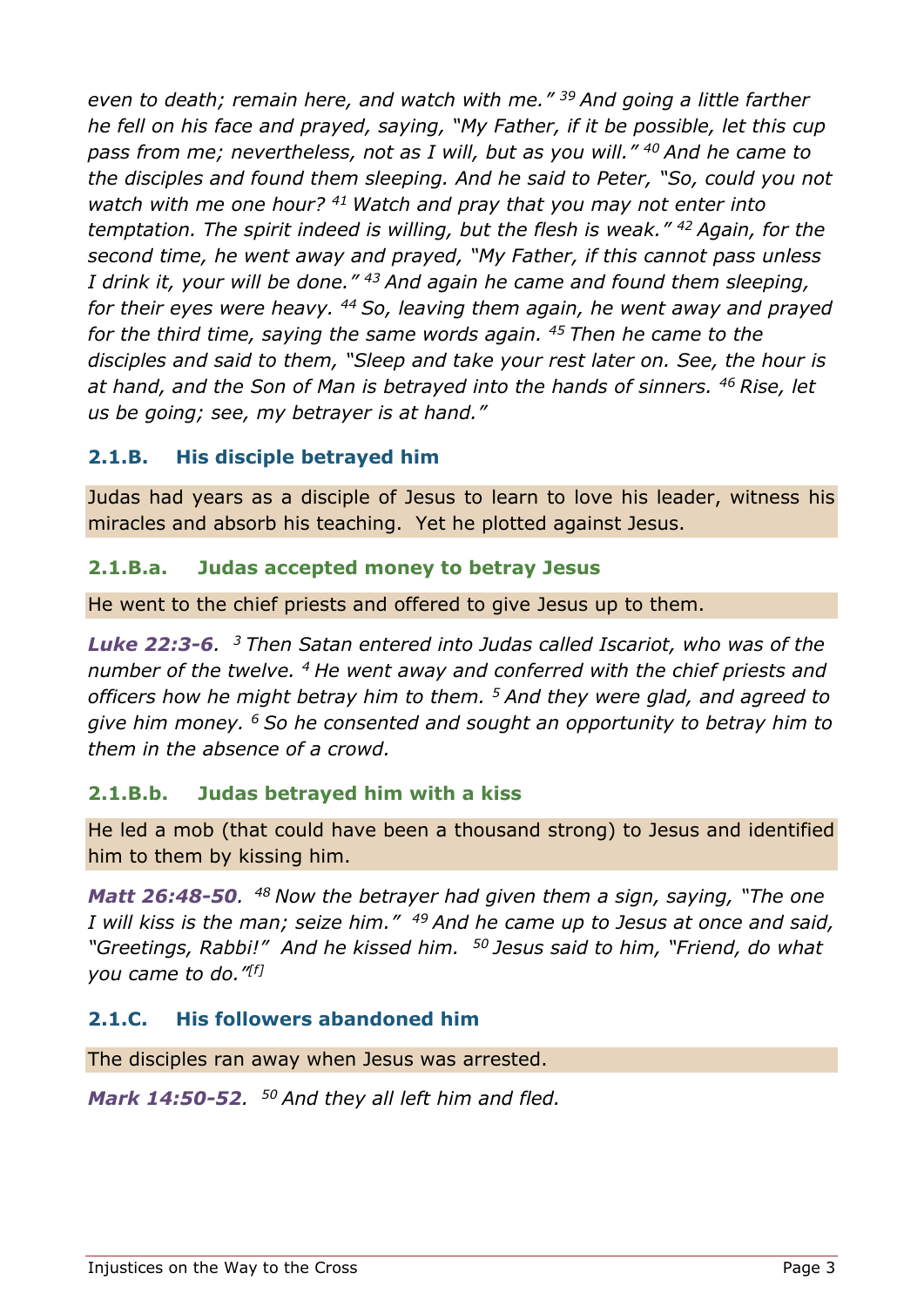# **2.2. What was illegal**

### **2.2.A. The Sanhedrin bribed Judas**

**Deuteronomy 16:19c**. *You shall not distort justice, you shall not be partial, you shall not take a bribe, for a bribe blinds the eyes of the wise and perverts the words of the righteous.*

*Luke 22:4-5. <sup>4</sup> He went away and conferred with the chief priests and officers how he might betray him to them. <sup>5</sup> And they were glad, and agreed to give him money.*

### **2.2.B. Jesus was arrested at night**

Jewish law did not allow any part of the legal proceedings for a capital offence to take place at night.

# <span id="page-3-0"></span>**3. The trial**

The trial was stretched out over an exhausting night, with Jesus being dragged from the garden of Gethsemane to Annas' house, then to Caiaphas' house, two meetings of the Sanhedrin, to Pontius Pilate's house, to Herod's palace, back to Pontius Pilate and the Roman garrison, and finally up the steep road to Mount Golgotha (English name, Place of the Skull; Latin name, Calvary).

### **3.1. What was unfair**

### **3.1.A. There were two high priests**

There was only supposed to be one high priest at a time but there were two people acting as high priest at the time of Jesus, Annas and his son-in-law, Caiaphas.

**Luke 3:2** *In the high priesthood of Annas and Caiaphas, the word of God came to John, the son of Zacharias, in the wilderness*.

Under God's design, high priests were high priests for life but Annas was only the official high priest from A.D. 6 to 15. The Romans removed him from office but he was still a power behind the scenes. Five of his sons succeeded him as high priest and his son-in-law was the high priest at the time of Jesus' ministry. All of the money-changing and the buying and selling of the sacrifices in the temple was called "the bazaars of Annas". Jesus went in and overturned the tables and threw everybody out (John 2:13-17) and Annas hated him for it.

**John 18:13, 14** *And led him to Annas first; for he was father-in-law of Caiaphas, who was high priest that year. Now Caiaphas was the one who had advised the Jews that it was expedient for one man to die on behalf of the people*.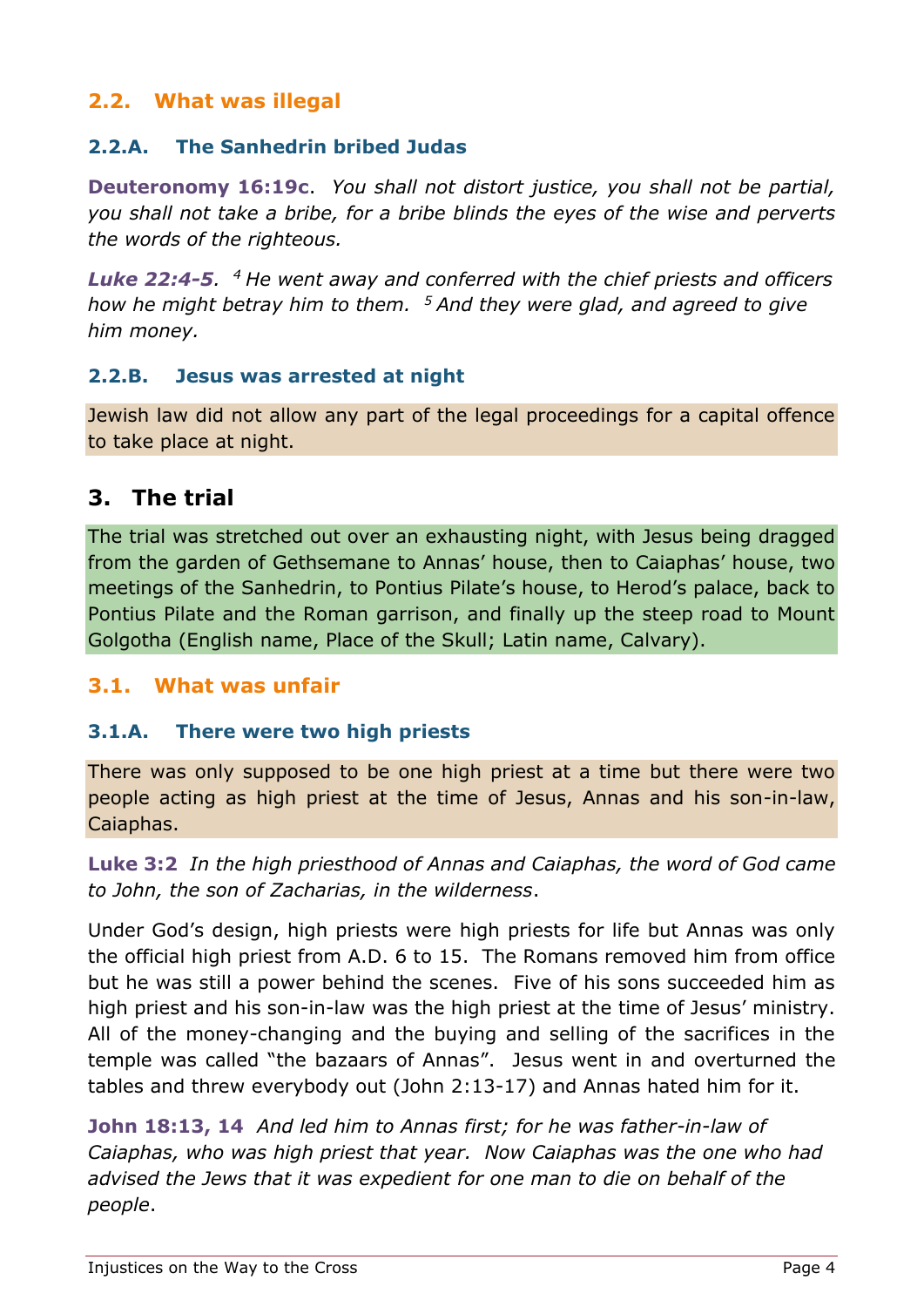Most of the judges were legally disqualified to try Jesus. Some had bought their way into office, according to Josephus. Under the Romans, high priests could be voted into office year by year. There were 12 ex-high priests at that time, all part of the Sanhedrin.

### **3.1.B. Peter denied him**

Peter said three times that he did not know Jesus, even though he had previously said he would die with him, and all the other disciples said the same.

*John 18:15-17 <sup>15</sup> Simon Peter followed Jesus, and so did another disciple. Since that disciple was known to the high priest, he entered with Jesus into the court of the high priest, <sup>16</sup> but Peter stood outside at the door. So the other disciple, who was known to the high priest, went out and spoke to the servant girl who kept watch at the door, and brought Peter in. <sup>17</sup> The servant girl at the door said to Peter, "You also are not one of this man's disciples, are you?" He said, "I am not." <sup>18</sup> Now the servants and officers had made a charcoal fire, because it was cold, and they were standing and warming themselves. Peter also was with them, standing and warming himself....*

*John 18:25-27 <sup>25</sup> Now Simon Peter was standing and warming himself. So they said to him, "You also are not one of his disciples, are you?" He denied it and said, "I am not." <sup>26</sup> One of the servants of the high priest, a relative of the man whose ear Peter had cut off, asked, "Did I not see you in the garden with him?" <sup>27</sup> Peter again denied it, and at once a cock crowed.*

Matthew, Mark and Luke have Peter in Caiaphas' courtyard (Matthew 26:57-58; Mark 14:53-54; Luke 22:54) whereas John has him in Annas' courtyard (John 18:13). Probably Annas and Caiaphas lived in the same place or at least did official business in the same place.

# **3.1.C. There was an extra interrogation before only one judge**

Jesus was privately examined by a high priest before His regular trial by the Sanhedrin.

Later laws stated, "Be not a sole judge, for there is no sole judge but One" and "An accused man must never be subjected to private or secret examination, lest in his perplexity, he furnish damaging testimony against himself." These laws may have been in place in Jesus' time.

**John 18:19**. *The high priest then questioned Jesus about his disciples, and about His teaching.*

# **3.1.D. A servant hit Jesus**

One of the Annas' servants hit Jesus for telling Annas to check with witnesses. Since Jesus was bound, there was no way for him to defend himself.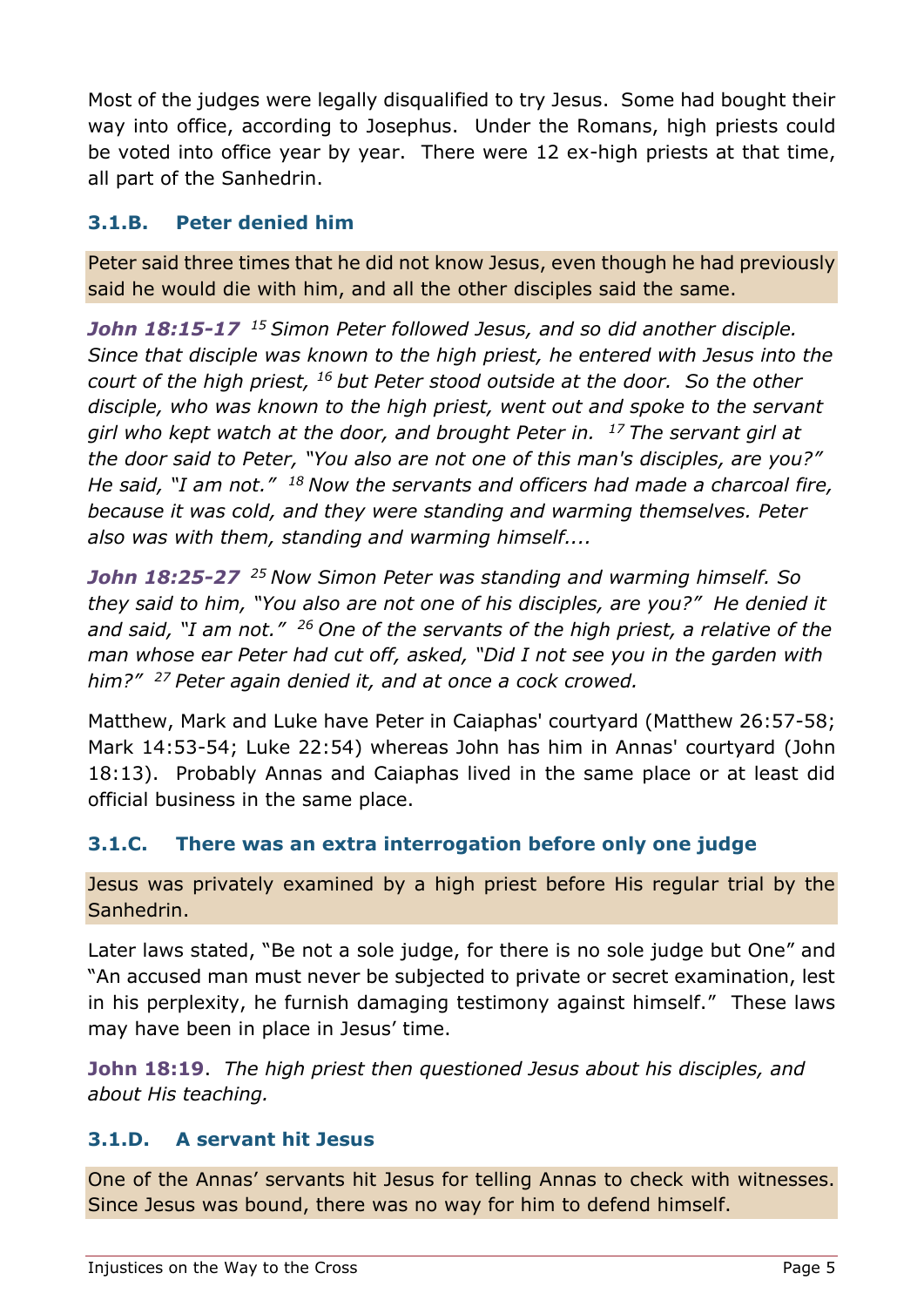**John 18:20-23**. *When he had said this, one of the officers standing nearby struck Jesus, saying, "Is that the way you answer the high priest?" Jesus answered him, "If I have spoken wrongly, testify of the wrong; but if rightly, why do you strike me?"*

According to Hebrew law it was illegal to bind an uncondemned man.

### **3.1.E. Jesus was charged with blasphemy**

The high priest said Jesus blasphemed and the rest of the Sanhedrin said he deserved death for it.

*Leviticus 24:16. "If anyone blasphemes the name of God, he is to be put to death."*

*Matthew 26:63-66. <sup>63</sup> But Jesus remained silent. And the high priest said to him, "I adjure you by the living God, tell us if you are the Christ, the Son of God." <sup>64</sup> Jesus said to him, "You have said so. But I tell you, from now on you will see the Son of Man seated at the right hand of Power and coming on the clouds of heaven." <sup>65</sup> Then the high priest tore his robes and said, "He has uttered blasphemy. What further witnesses do we need? You have now heard his blasphemy. <sup>66</sup> What is your judgement?" They answered, "He deserves death."*

According to the Mishnah, blasphemy involved the use of the sacred name of God, Yahweh. Jesus did not use God's name.

### **The Sanhedrin spat on Jesus**

The religious aristocracy spat on Jesus, blindfolded him and punched him.

*Mark 14:65. <sup>65</sup> And some began to spit on him and to cover his face and to strike him, saying to him, "Prophesy!" And the guards received him with blows.*

To the Jews, the supreme sign of contempt was to spit.

*Numbers 12:14. And the LORD said unto Moses, If her father had but spit in her face, should she not be ashamed seven days? let her be shut out from the camp seven days, and after that let her be received in again.*

*Deuteronomy 25:9. Then shall his brother's wife come unto him in the presence of the elders, and loose his shoe from off his foot, and spit in his face, and shall answer and say, So shall it be done unto that man that will not build up his brother's house.*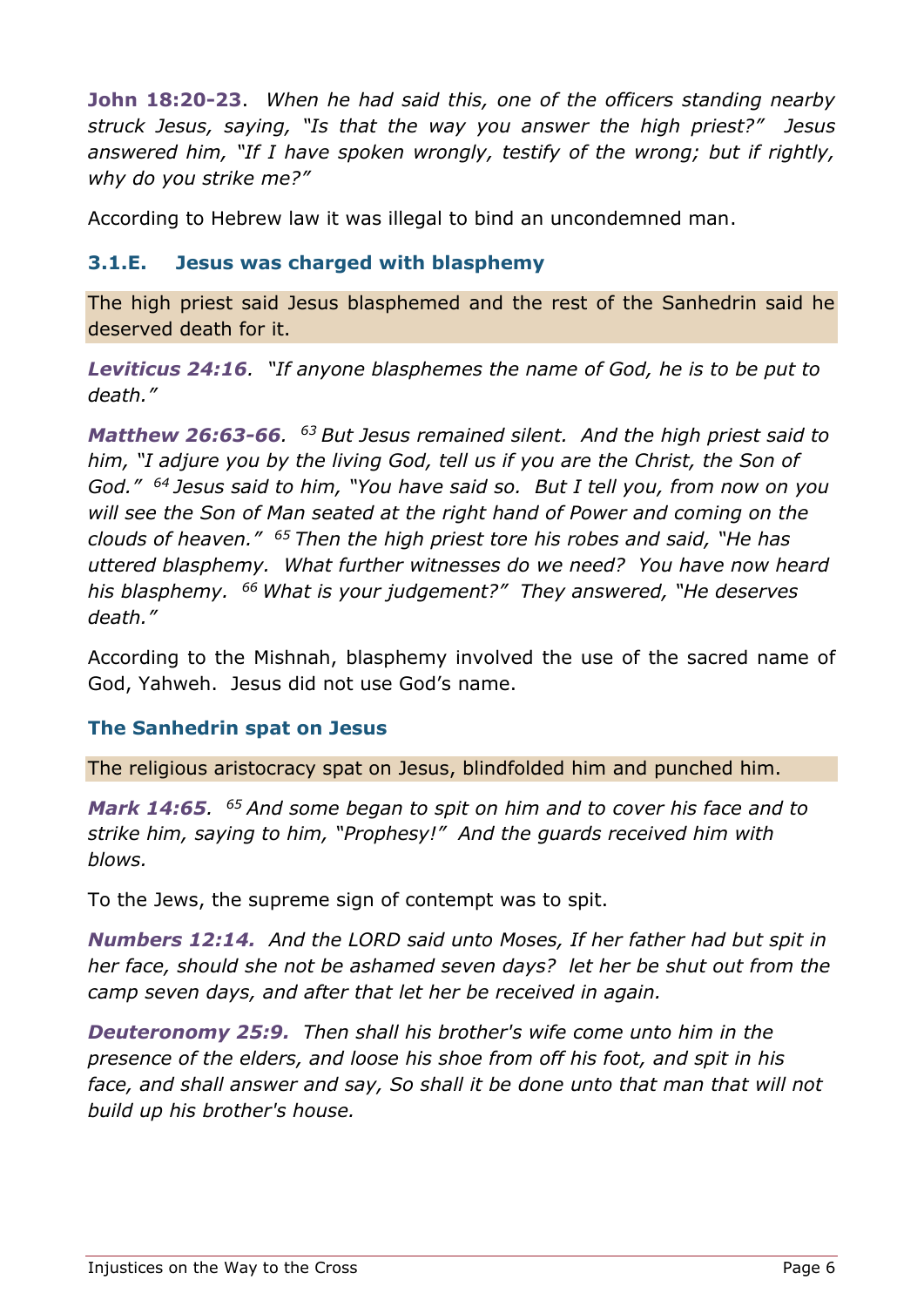# **3.2. What was illegal**

### **3.2.A. The Sanhedrin brought charges against Jesus**

The Sanhedrin was not supposed to originate charges. It could only investigate charges brought before it by witnesses.

In Jewish law, the witnesses are questioned, not the accused. When Jesus told Annas that he had said everything openly in front of witnesses, it was essentially a demand for a fair trial, with witnesses to defend him.

**Numbers 35:30, Deuteronomy 17:6, Deuteronomy 19:15** all say you have to have two or three witnesses.

*John 18:20-21. <sup>20</sup> Jesus answered him, "I have spoken openly to the world. I have always taught in synagogues and in the temple, where all Jews come together. I have said nothing in secret. <sup>21</sup> Why do you ask me? Ask those who have heard me what I said to them; they know what I said."*

*Mark 14:55. Tearing his clothes, the high priest said, 'What further need do we have of witnesses? You have heard the blasphemy; how does it seem to you?'*

#### **3.2.B. The witnesses did not agree**

The accounts of the witnesses against Jesus did not agree.

A person could only be charged with a crime by two or three witnesses: they had to be specific about what they saw; they had to do it in a public assembly; and their evidence had to agree.

*Deuteronomy 19:16-19. If a malicious witness rises up against a man to accuse him of wrongdoing, then both of the men who have the dispute shall stand before the Lord, before the priests, and the judges who will be in office in those days. And the judges shall investigate thoroughly, and if the witness is a false witness and he has accused his brother falsely, then you shall do to him just as he had intended to do to his brother; thus you shall purge the evil from among you.*

*Matthew 26:59-61. <sup>59</sup> Now the chief priests and the whole Council were seeking false testimony against Jesus that they might put him to death, <sup>60</sup> but they found none, though many false witnesses came forward. At last two came forward <sup>61</sup> and said, "This man said, 'I am able to destroy the temple of God, and to rebuild it in three days.'"*

*Mark 14:57-59. <sup>57</sup> And some stood up and bore false witness against him, saying, <sup>58</sup> "We heard him say, 'I will destroy this temple that is made with*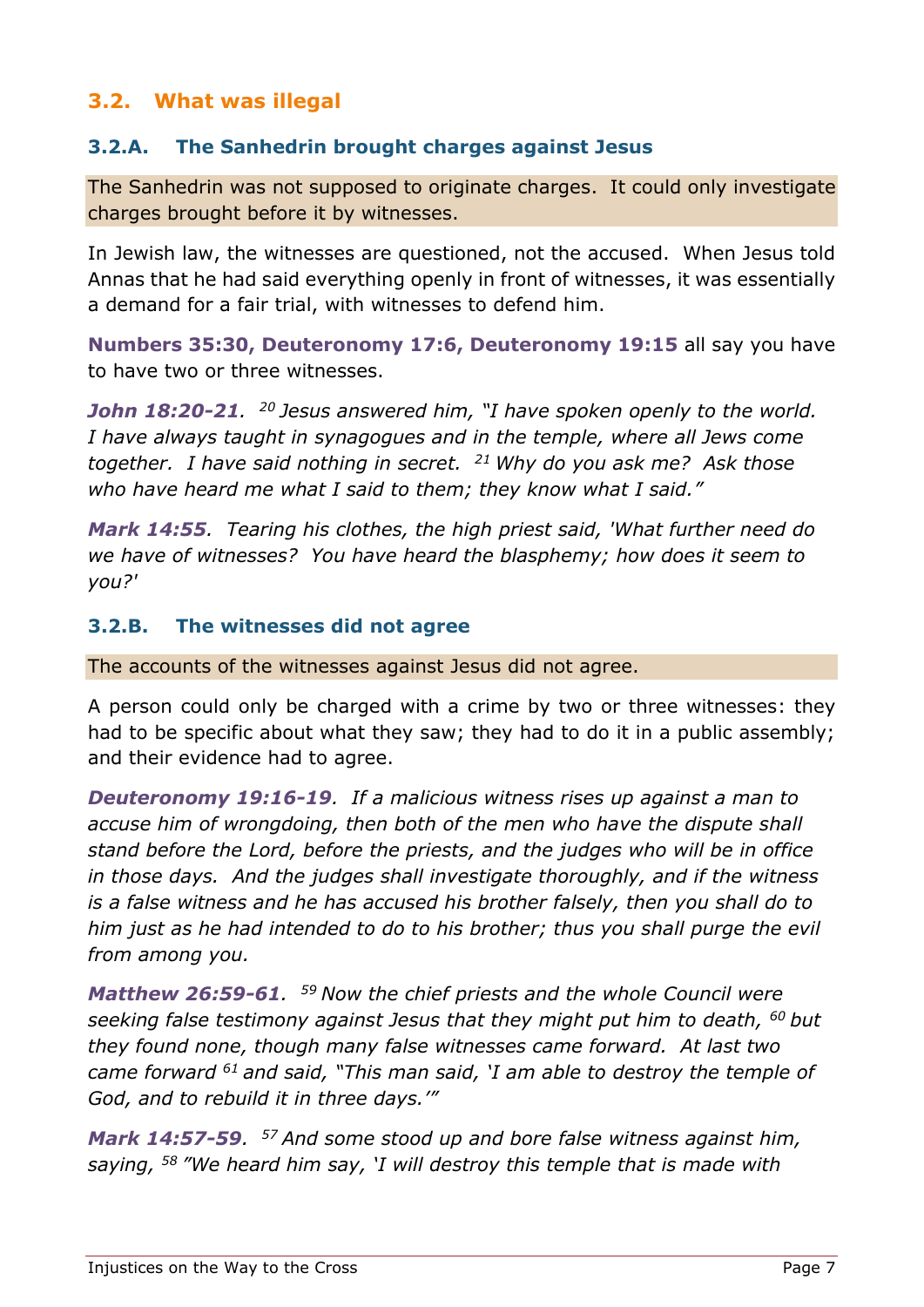*hands, and in three days I will build another, not made with hands.'" <sup>59</sup> Yet even about this their testimony did not agree.*

The Sanhedrin should have been prosecuting the false witnesses.

# **3.2.C. The high priest tore his clothes**

The high priest was not allowed to tear his clothes – but he did so here to stir up emotion and prejudice.

*Leviticus 21:10. And he who is the high priest among his brethren, on whose head the anointing oil was poured and who is consecrated to wear the garments, shall not uncover his head nor tear his clothes.*

*Mark 14:55-65. Tearing his clothes, the high priest said, 'What further need do we have of witnesses? You have heard the blasphemy; how does it seem to you?' And they all condemned Him to be deserving of death. Some began to spit at Him, and to blindfold Him, and to beat Him with their fists, and to say to Him, 'Prophesy!' And the officers received Him with slaps in the face.*

# **3.2.D. The Sanhedrin convened before dawn**

The Sanhedrin convened before the offering of the morning sacrifice.

The Mishnah makes it very clear a meeting of the Sanhedrin in the night was illegal. The Sanhedrin could only sit between the morning sacrifice and the evening sacrifice. The morning sacrifice is offered at dawn.

Jesus was taken before Caiaphas and a quorum of the Sanhedrin at night and then to a more formal trial after dawn before the full Sanhedrin (Matthew 26:57, 27:1; Mark 14:53, 15:1; Luke 22:54, 66; John 17:24).

# **3.2.E. The trial only took one day**

Jesus was arrested, tried and executed within about nine hours.

The Mishnah says that, if a person was found guilty of a capital offence, sentence could only be passed on the third day, so that the judges had a day in between to fast, meditate and pray about it. This also allowed time for any witnesses in support of the accused to present themselves.

# **3.2.F. The trial was on the day before the Passover**

Jesus' trial was held on a Friday that was also the day before a Jewish festival.

No court of justice in Israel was allowed to hold sessions on the Sabbath (Saturday) or any of the seven Jewish festivals. Trials of capital crimes could not start on the day before any of these holidays, because it was not legal, either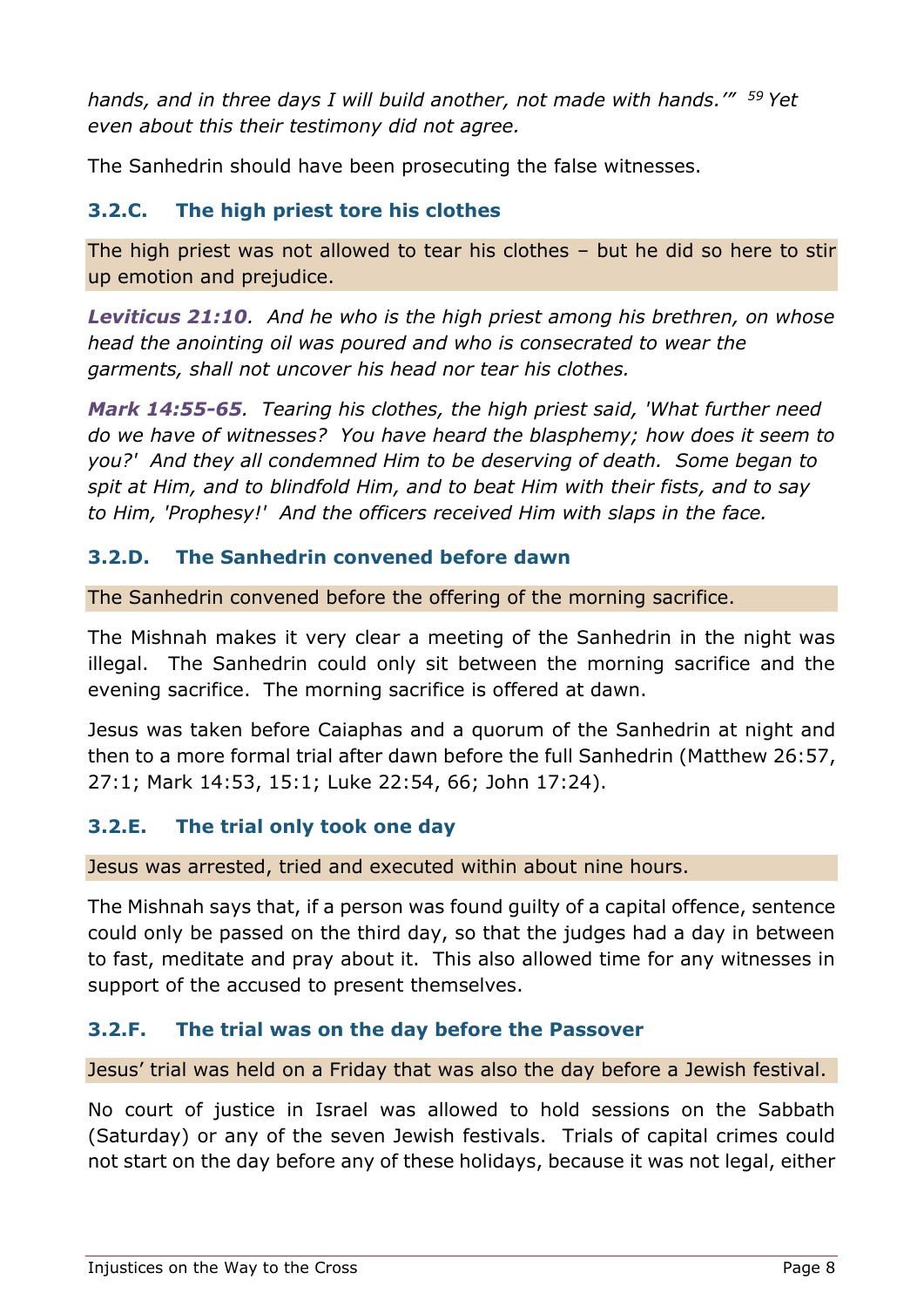to adjourn them for more than one night, or to continue them on the Sabbath or a holiday.

# **3.2.G. The verdict was unanimous**

If none of the judges defended the culprit, i.e., all pronounced him guilty, when he had no defender in the court, the verdict of guilty was invalid and the sentence of death could not be executed.

*Mark 14:64b. ...they all condemned Him to be worthy of death.*

The Mishna said the members of the Sanhedrin sat in a semicircle with a secretary at each end. One secretary recorded the votes in favour of the accused, the other the votes against him. The proper method of voting was to have each judge in turn absolve or condemn. In ordinary cases the judges voted according to seniority, the oldest first; in a capital case, the youngest voted first so that the younger members of the Sanhedrin could not be influenced by the views or the arguments of their more mature, more experienced colleagues.

Jesus was convicted by acclamation.

# <span id="page-8-0"></span>**4. The sentencing**

The main aim of the Hebrew judicial system was to make it impossible to convict an innocent person. Jesus was sentenced to death, although he was innocent of the charges against him.

# **4.1. What was illegal**

### **4.1.A. The sentence was based on His own confession**

No one could bring an accusation against himself. Any confession of guilt had to be properly attested by two witnesses. No one was allowed to lead a man on to incriminate himself.

Maimonides, the Jewish medieval scholar said, "The law does not permit the death penalty as a sentence for a sinner by his own confession."

*Mark 14:56. <sup>56</sup> For many bore false witness against him, but their testimony did not agree...*

When the witnesses did not agree, instead of releasing Jesus, the judges tried to get Jesus to speak but he would not answer them. By remaining silent. he was invoking the right not to incriminate himself. Yet, by calling on the living God, Caiaphas insisted that Jesus do just that. So Jesus quoted from Daniel's well-known Messianic prophecy.

**Matthew 26: 63-64.** <sup>63</sup> But Jesus remained silent. And the high priest said *to him, "I adjure you by the living God, tell us if you are the Christ, the Son of*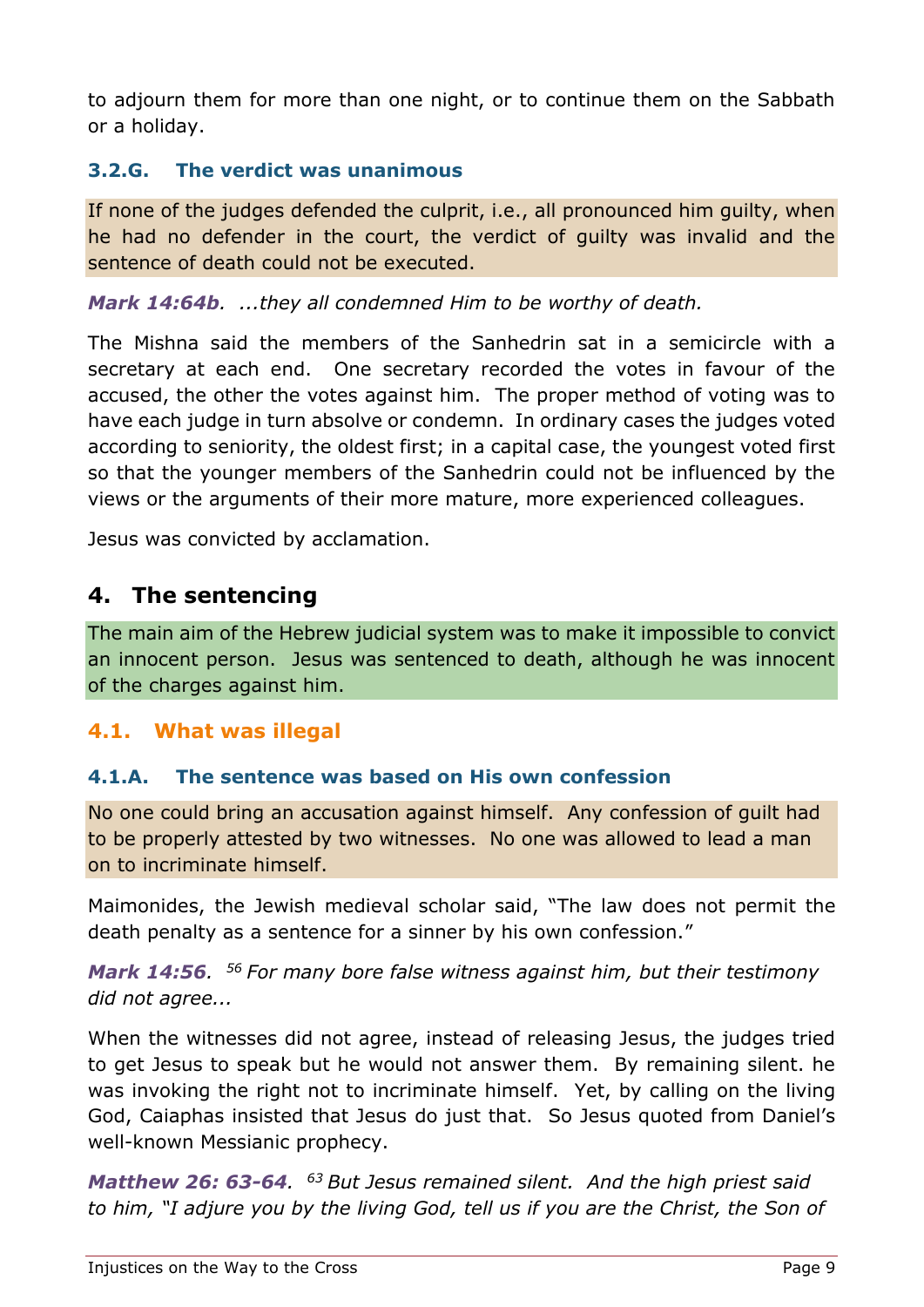*God." <sup>64</sup> Jesus said to him, "You have said so. But I tell you, from now on you will see the Son of Man seated at the right hand of Power and coming on the clouds of heaven."*

**Daniel 7:13-14.** <sup>13</sup>*I* saw in the night visions, and, behold, one like the Son of *man came with the clouds of heaven, and came to the Ancient of days, and they brought him near before him. <sup>14</sup>And there was given him dominion, and glory, and a kingdom, that all people, nations, and languages, should serve him: his dominion is an everlasting dominion, which shall not pass away, and his kingdom that which shall not be destroyed.*

# **4.1.B. Sentence was pronounced in a forbidden place**

The trial took place at the high priest's house. According to the law, a death sentence could only be pronounced in the court's appointed place.

The court building could not legally be opened until after sunrise.

*Luke 22:54. Then, having arrested Him, they led Him and brought Him into the high priest's house.*

Maimonides said, "A sentence of death can be pronounced only so long as the Sanhedrin holds its sessions in the appointed place."

### **4.1.C. The judges were not impartial**

The members of the Sanhedrin were prejudiced against Jesus.

**Deuteronomy 16:19b**. *... you shall not be partial, ....*

They had already decided the sentence; they just needed a crime to justify it.

*Matthew 26:3,4. Then the chief priests and the elders of the people were gathered together in the court of the high priest, named Caiaphas; and they plotted together to seize Jesus by stealth and kill him. But they were saying, "Not during the festival, otherwise a riot might occur among the people".* 

### **4.1.D. There was no defence**

Jesus should have been allowed to have witnesses in his defence.

Despite Deuteronomy 13:14, the high priest did not "*inquire, and make search, and ask diligently*" to see whether Jesus' statement was blasphemous. The law in the Mishna says: "The judges shall weigh the matter in the sincerity of their conscience." Instead, the court pronounced sentence instantly and unanimously!

Jesus' opponents had made sure that only those who hated Him would be there. Joseph of Arimathea was a member of the court, yet he was not there.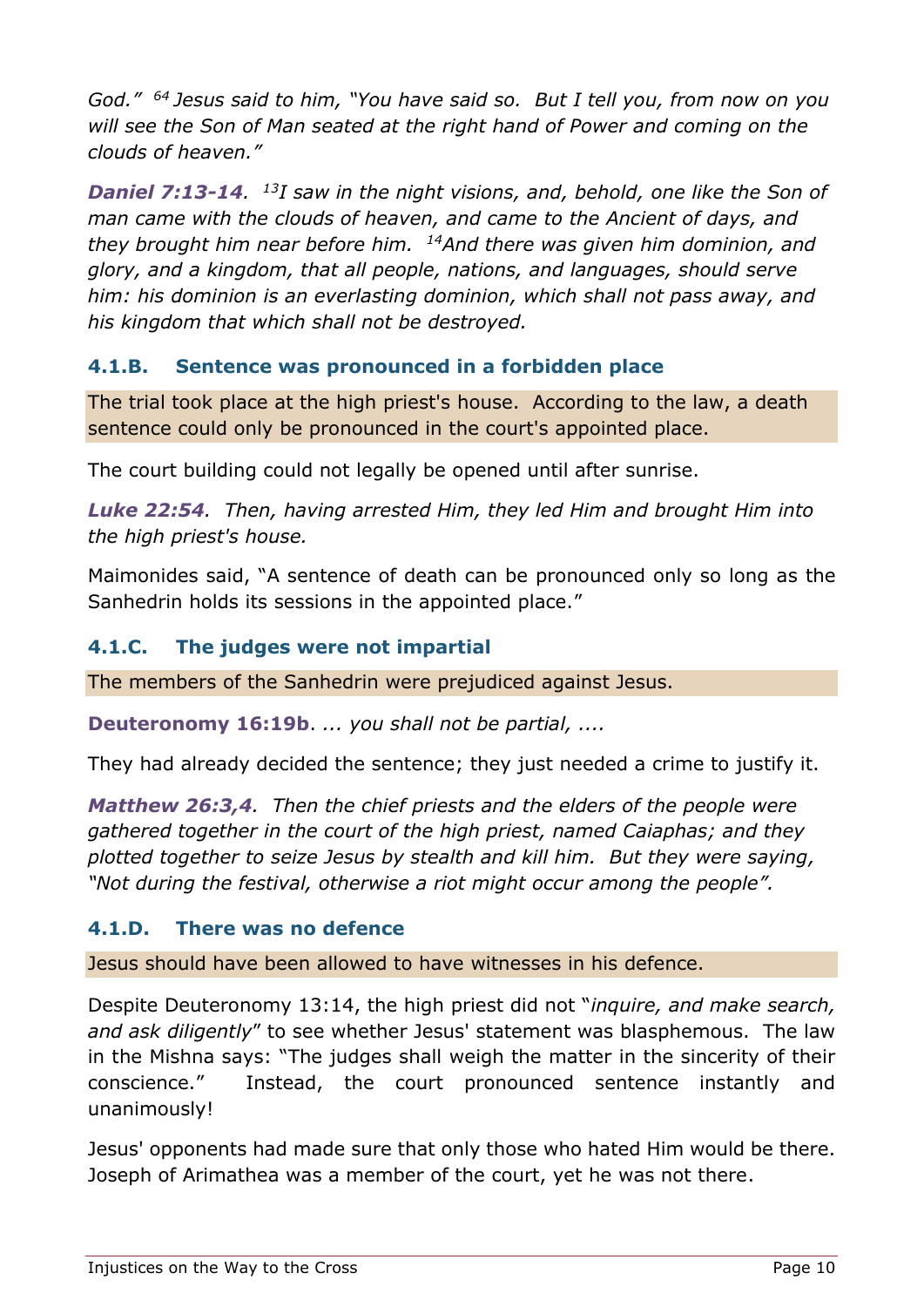**Luke 23:50-51**. *Now there was a man named Joseph, a member of the Council, a good and upright man, <sup>51</sup>who had not consented to their decision and action. He came from the Judean town of Arimathea, and he himself was waiting for the kingdom of God.*

# <span id="page-10-0"></span>**5. The judges**

Jesus was judged by the Sanhedrin, Pontius Pilate and Herod*.*

# **5.1. The Sanhedrin**

*The high priesthood was in the same family for fifteen centuries but, at the time of Christ's trial, was given to the one who offered the most money for it. Josephus, the historian, said that people who wanted to be priests "... struggled together... by casting reproachful words against one another, and by throwing stones... after a licentious manner."*

*The Talmud said, "They are high priests themselves, their sons are treasurers, their sons-in-law are commanders, and their servants strike the people with staves."*

*The majority of the priests were Pharisees, who used religion as a tool for ruling over the people. They believed they were infallible, and they were not interest in bringing Jesus to justice; they only wanted to protect their own corruptness and unfounded religious views by utterly disgracing him.*

# **5.1.A. The illegality**

# **5.1.A.a. The charges were changed**

Jesus was charged with sedition, blasphemy and high treason against Caesar.

At the beginning of the trial before the Sanhedrin, Jesus was charged with sedition which was soon abandoned for lack of witnesses. The trial proceeded on the charge of blasphemy. Then, before Pilate, the charge of blasphemy was dropped and a third charge was made: "high treason" against Caesar, the most serious crime known to the Roman law.

**Mark 14:58** *"We heard him say, 'I will destroy this temple made with human hands and in three days will build another, not made with hands.'"*

*Mark 14:63 Tearing his clothes, the high priest said, 'What further need do we have of witnesses? You have heard the blasphemy; how does it seem to you?'*

*Luke 23:2. <sup>2</sup> And they began to accuse him, saying, "We found this man misleading our nation and forbidding us to give tribute to Caesar, and saying that he himself is Christ, a king."*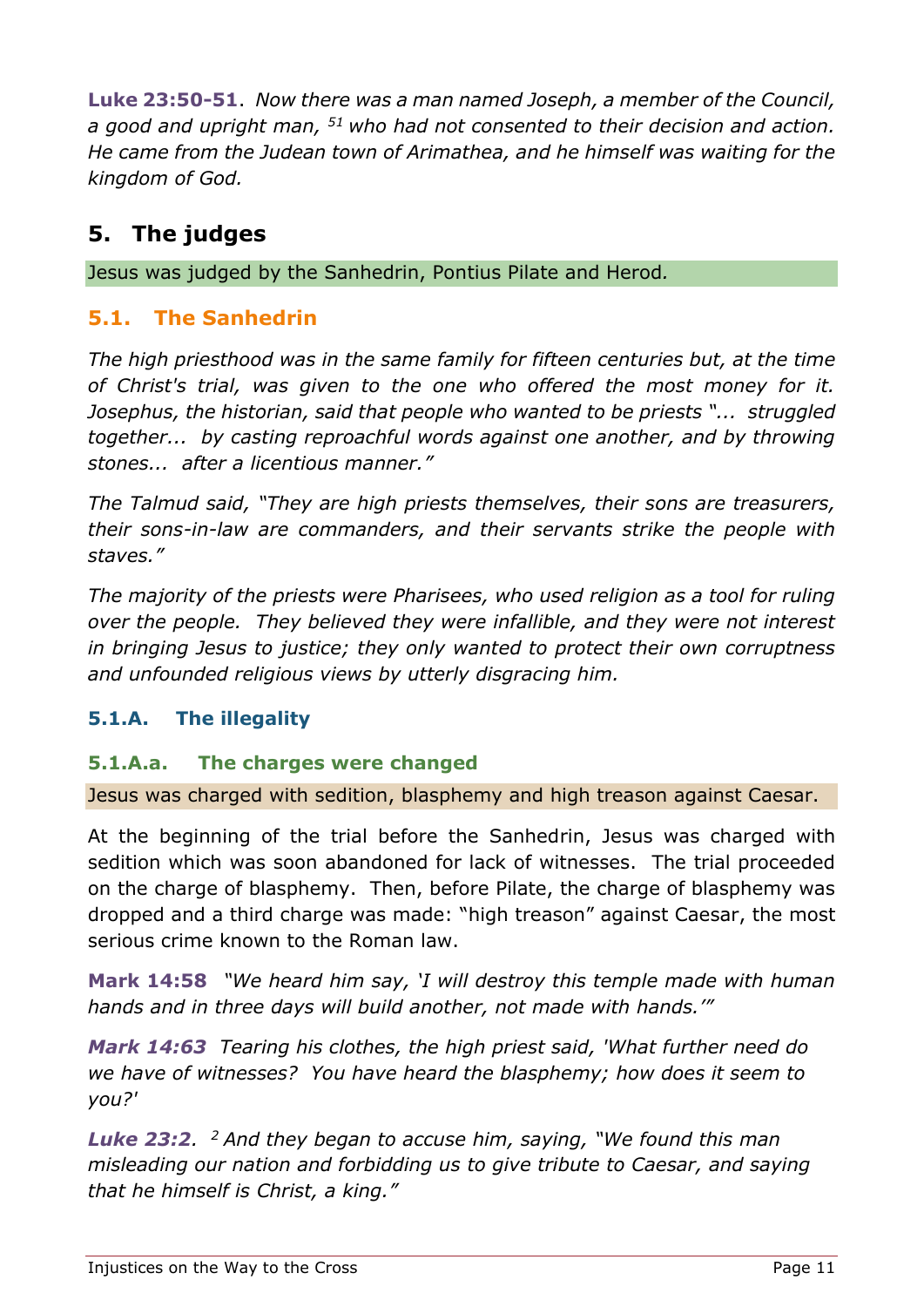The court illegally switched the charges from blasphemy to treason before Pilate. Jesus' opponents wanted Him killed, but they did not want to do it themselves. So they charged Him with treason – a Roman crime – so the Romans would be responsible for His death. They did not present any evidence.

**John 18:29-30** *So Pilate came out to them and asked, "What charges are you bringing against this man?"*

*<sup>30</sup>"If he were not a criminal," they replied, "we would not have handed him over to you."*

# **5.2. Pontius Pilate**

*Both Josephus and Philo painted a very ugly picture of this sixth Roman procurator of Judea. Philo charged him with "corruptibility, violence, robberies, ill-treatment of the people, grievances, continuous executions without even the form of a trial, endless and intolerable cruelties."*

### **The injustice**

#### **The Sanhedrin avoided ceremonial uncleanness but embraced murder**

The Sanhedrin would not go into Pilate's house (the *Praetorium* - hall of judgment) because it would make them unclean and so unable to eat the Passover. There is no law in the Old Testament against entering a Gentile's home, but in later teaching it was laid down that "the dwelling-places of gentiles are unclean".

*John 18:28 Then the Jewish leaders took Jesus from Caiaphas to the palace of the Roman governor. By now it was early morning, and to avoid ceremonial uncleanness they did not enter the palace, because they wanted to be able to eat the Passover.*

### **The crowd chose Barabbas rather than Jesus to be freed**

The crowd demanded the release of someone who was under arrest for his threat against Rome. There is also irony in the name "Barabbas", since it means "son of the father" and, especially in John's Gospel, Jesus is known as the Son of the Father.

*Matthew 27:15-23. <sup>15</sup> Now at the feast the governor was accustomed to release for the crowd any one prisoner whom they wanted. <sup>16</sup> And they had then a notorious prisoner called Barabbas. <sup>17</sup> So when they had gathered, Pilate said to them, "Whom do you want me to release for you: Barabbas, or Jesus who is called Christ?" <sup>18</sup> For he knew that it was out of envy that they had delivered him up. <sup>19</sup> Besides, while he was sitting on the judgement seat, his wife sent word to him, "Have nothing to do with that righteous man, for I*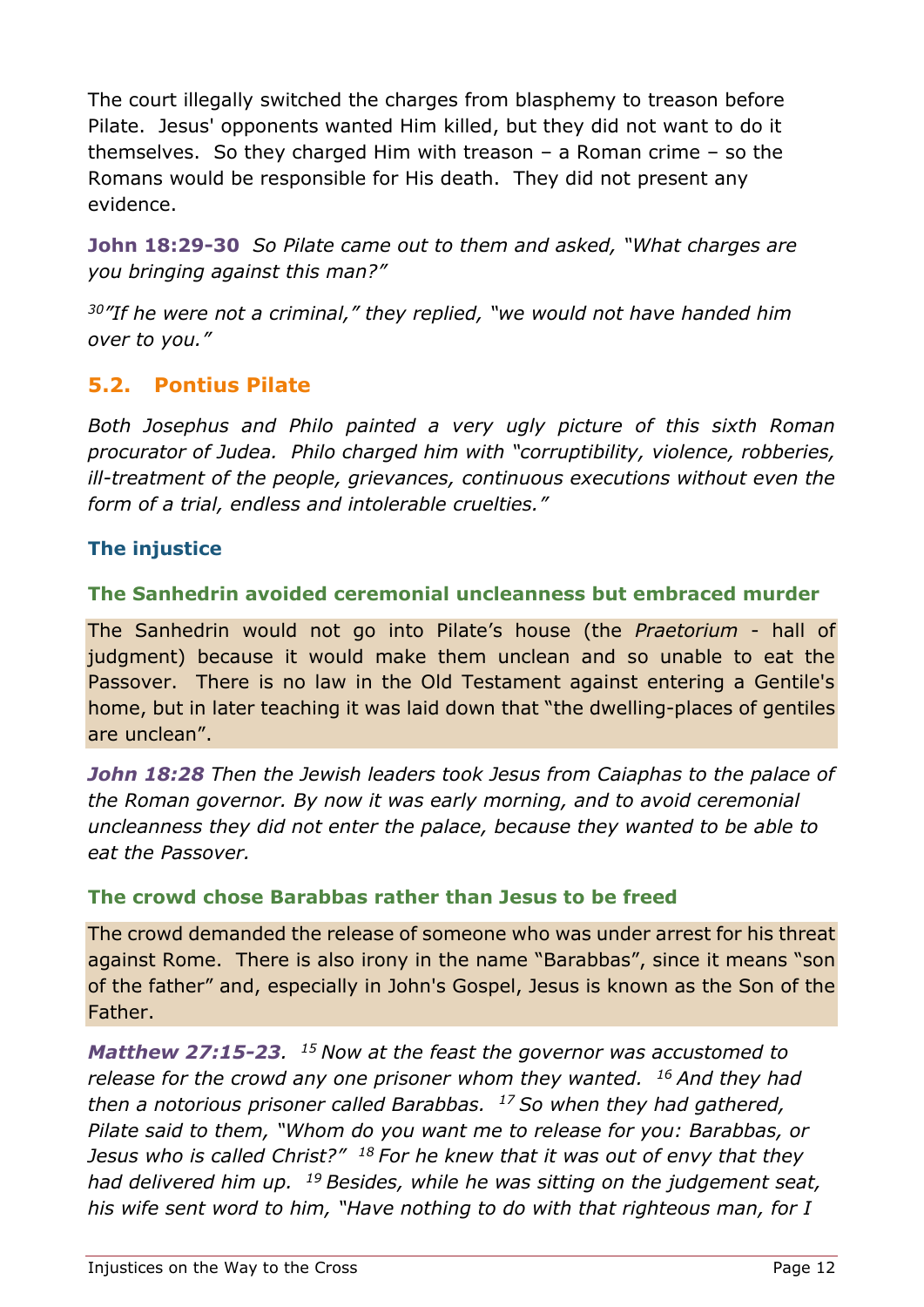*have suffered much because of him today in a dream." <sup>20</sup> Now the chief priests and the elders persuaded the crowd to ask for Barabbas and destroy Jesus. <sup>21</sup> The governor again said to them, "Which of the two do you want me to release for you?" And they said, "Barabbas." <sup>22</sup> Pilate said to them, "Then what shall I do with Jesus who is called Christ?" They all said, "Let him be crucified!" <sup>23</sup> And he said, "Why, what evil has he done?" But they shouted all the more, "Let him be crucified!"*

### **Pilate found him innocent**

Pilate regarded Jesus as a harmless religious fanatic, from whom Caesar had nothing to fear. He went to the rabble and pronounced a verdict of "not guilty, I find in Him no fault at all."

Pilate actually conducted a proper Roman trial, asking direct questions of the accused three times. He asked Jesus if he was the King of the Jews. Jesus replied, *"My kingdom is not of this world: if My kingdom were of this world, then would My servants fight, that I should not be delivered to the Jews; but My kingdom is not from hence"* (John 18:36).

*Luke 23:7. And as soon as he knew that He belonged to Herod's jurisdiction, he sent Him to Herod, who was also in Jerusalem at that time".*

*Luke 23:13. [Pilate said,] "You brought me this man as one who was inciting the people to rebellion. I have examined him in your presence and have found no basis for your charges against him. Neither has Herod, for he sent him back to us; as you can see, he has done nothing to deserve death. Therefore, I will punish him and then release him."*

*Matthew 27:24-26. When Pilate saw that he could not prevail at all, but rather that a tumult was rising, he took water and washed his hands before the multitude, saying, 'I am innocent of the blood of this just Person. You see to it.'*

Pilate was truly afraid that Jesus was God, but he was more afraid of Caesar than he was of God.

*John 19:7-8. <sup>7</sup> The Jews answered him, "We have a law, and according to that law he ought to die because he has made himself the Son of God." <sup>8</sup> When Pilate heard this statement, he was even more afraid.* 

*John 19:12. As a result of this Pilate made efforts to release Him, but the Jews cried out saying, "If you release this Man, you are no friend of Caesar; everyone who makes himself out to be a king opposes Caesar."*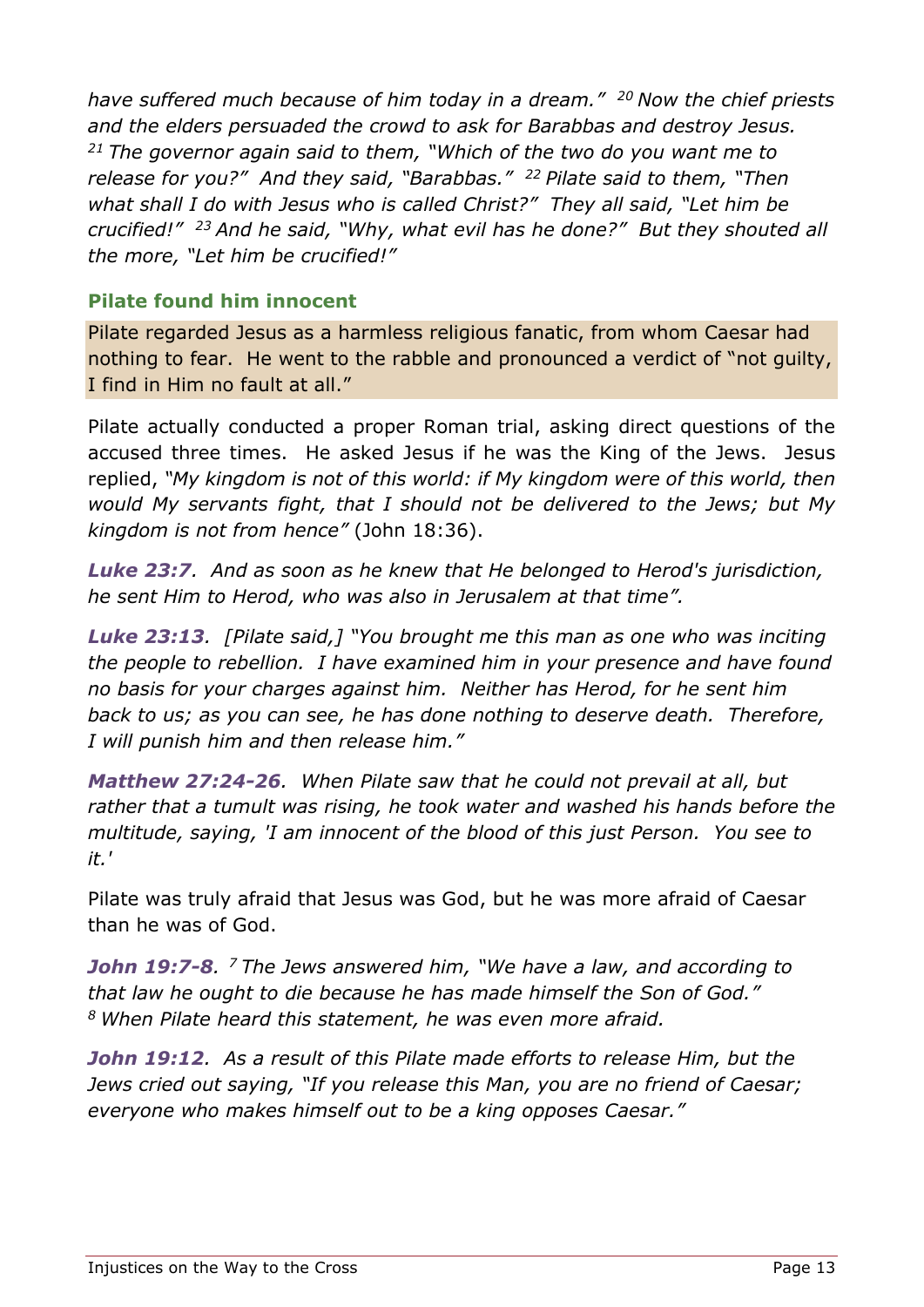# **5.3. Herod**

*Herod was the Tetrarch of Galilee, a selfish light-minded unjust narcissist who despised the God of his fathers. This is shown by his marriage to his brother's wife, his beheading of John the Baptist, his acceptance of praise that belonged to God, and his resultant hideous death.*

Herod never really cared who Jesus was, he just wanted Jesus to "perform." Jesus treated his prurient questions with contemptuous silence.

*Luke 23:8-9. <sup>8</sup> When Herod saw Jesus, he was very glad, for he had long desired to see him, because he had heard about him, and he was hoping to see some sign done by him. <sup>9</sup> So he questioned him at some length, but he made no answer.*

### **5.3.A. The illegality**

#### **5.3.A.a. Herod was out of his area of jurisdiction**

In Jerusalem, a place outside his province, Herod was not judicially empowered to examine Jesus so Jesus was not legally compelled to answer

*Luke 23:11. And Herod with his soldiers treated him with contempt and mocked him. Then, arraying him in splendid clothing, he sent him back to Pilate.*

### **5.3.A.b. Jesus was probably flogged more than 39 times**

Jewish law only allowed a person to be flogged 39 times.

*Deuteronomy 25:1-3. 1 If there is a dispute between men and they come into court and the judges decide between them, acquitting the innocent and*  condemning the guilty, <sup>2</sup>then if the guilty man deserves to be beaten, the *judge shall cause him to lie down and be beaten in his presence with a number of stripes in proportion to his offense. <sup>3</sup>Forty stripes may be given him, but not more, lest, if one should go on to beat him with more stripes than these, your brother be degraded in your sight.*

*2 Corinthians 11: 24. Five times I received at the hands of the Jews the forty lashes less one.*

#### **5.3.A.c. The Roman soldiers put a crown of thorns on him**

The Roman soldiers flogged, mocked and spat on Jesus. They stripped him naked except for a crown of thorns (probably from the date palm, which has thorns 30 cm long), and forced him to carry his splintery cross on his bloody back through the crowded streets to his place of execution.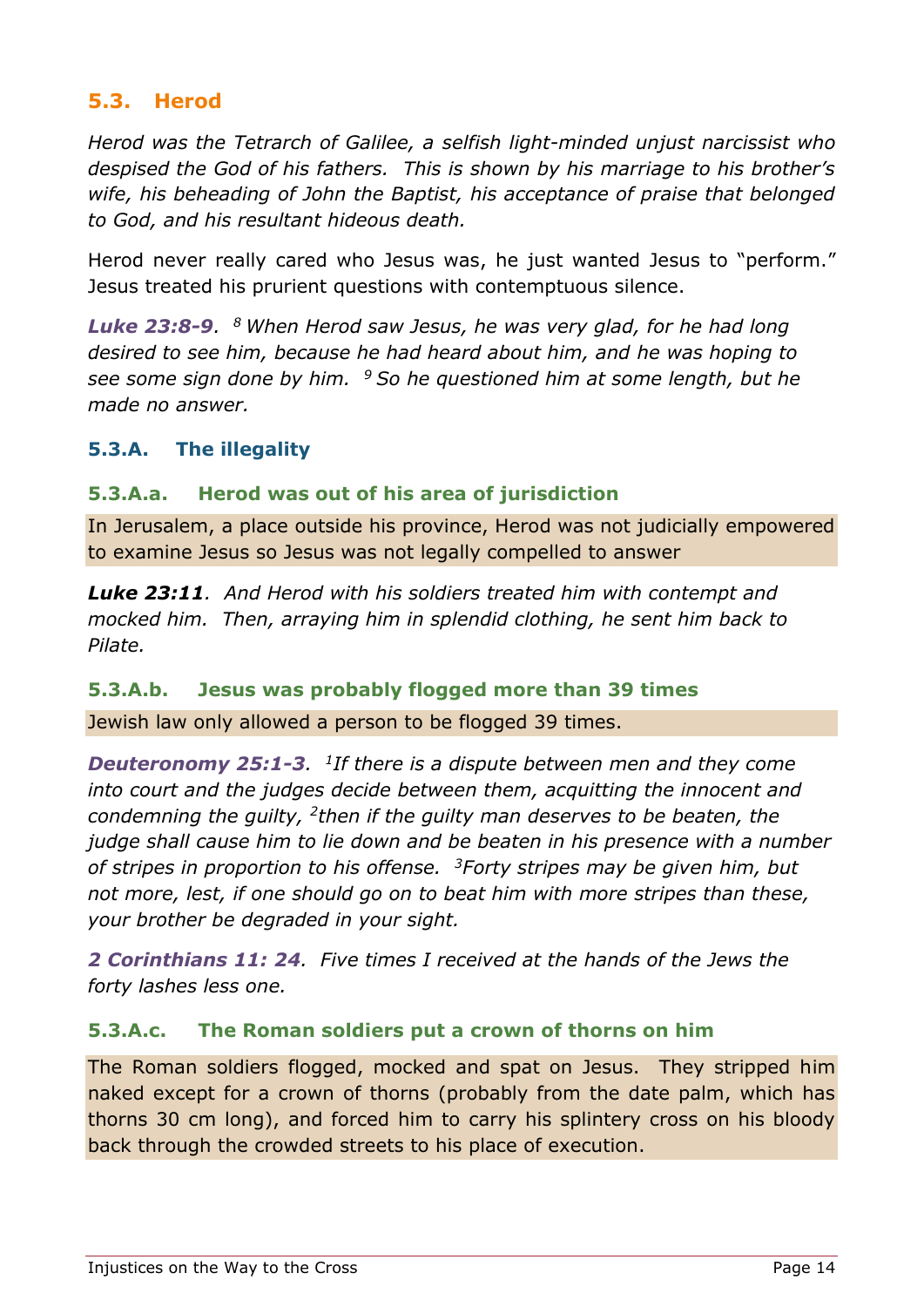# <span id="page-14-0"></span>**6. The execution**

Jesus was fastened to the cross by spikes driven through his wrists and ankles, then the cross was raised so that he hung from the spikes. The position made it impossible to expand his chest so he had to keep pulling himself up on the spikes in his wrists and pushing himself up on the spikes in his ankles in order to breathe*.*

# **6.1. The injustice**

# **6.1.A. The curse of death by crucifixion**

Jewish law only allowed criminals to be stoned, burned, beheaded or strangled. Under the Romans, the Jews were allowed to stone people to death. The Roman death by crucifixion was a worse fate for a Jew than stoning because "a hanged man is cursed by God".

*Deuteronomy 21:23. And if a man has committed a crime punishable by death and he is put to death, and you hang him on a tree, his body shall not remain all night on the tree, but you shall bury him the same day, for a hanged man is cursed by God. You shall not defile your land that the Lord your God is giving you for an inheritance.*

*Galatians 3:13. <sup>13</sup> Christ redeemed us from the curse of the law by becoming a curse for us—for it is written, "Cursed is everyone who is hanged on a tree".*

We know Jesus could have been stoned to death because the Jews earlier wanted to stone the adulterous woman to death and later stoned Stephen to death. But probably the Sanhedrin wanted something worse for Jesus and so conspired to have him sentenced under Roman law by Pontius Pilate.

*John 8:3-5 The teachers of the law and the Pharisees brought in a woman caught in adultery. They made her stand before the group <sup>4</sup> and said to Jesus, "Teacher, this woman was caught in the act of adultery. <sup>5</sup> In the Law Moses commanded us to stone such women. Now what do you say?"*

*Acts 7:57-58 At this [the members of the Sanhedrin] covered their ears and, yelling at the top of their voices, they all rushed at [Stephen], <sup>58</sup> dragged him out of the city and began to stone him. Meanwhile, the witnesses laid their coats at the feet of a young man named Saul.*

# **6.1.B. Jesus was crucified like a thief**

Jesus was hung on the cross between two thieves, as though he was also a thief.

The criminal crucified with Jesus said: "We are punished justly, for we are getting what our deeds deserve. But this man has done nothing wrong" (Luke 23:41).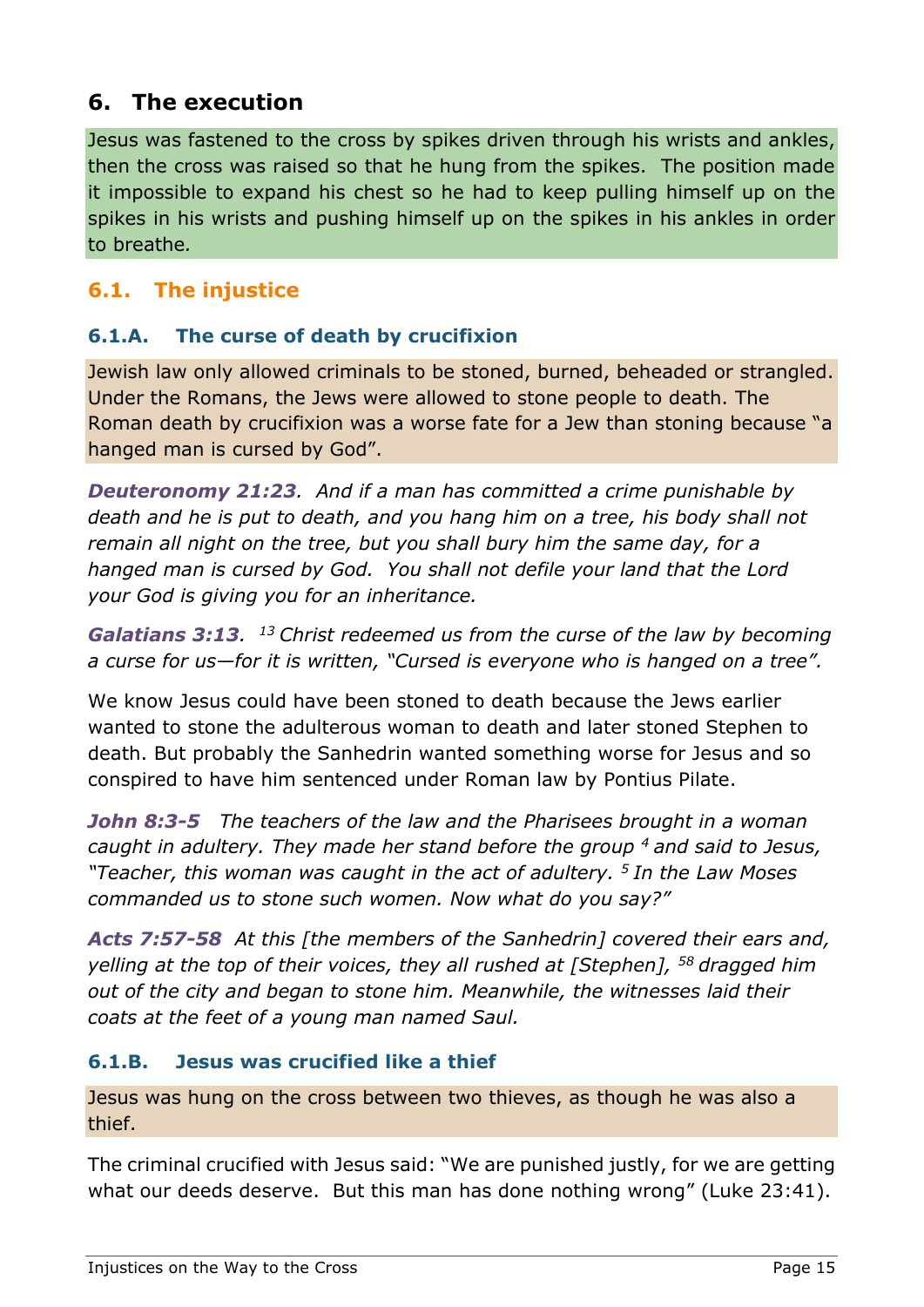The centurion said: "Surely this was a righteous man" (Luke 23:47).

# <span id="page-15-0"></span>**7. Summary**

The arrest, trial, sentencing and execution of Christ were unjust and illegal:

- **1.** Unjust: His friends did not pray with him
- **2.** Unjust: His disciple betrayed him
- **3.** Unjust: His followers abandoned him
- **4.** Illegal: The Sanhedrin bribed Judas
- **5.** Illegal: Jesus was arrested at night
- **6.** Illegal: There were two high priests
- **7.** Unjust: Peter denied him
- **8.** Illegal: There was an extra interrogation before only one judge
- **9.** Unjust: A servant hit Jesus
- **10.** Unjust: Jesus was charged with blasphemy
- **11.** Unjust: The Sanhedrin spat on Jesus
- **12.** Illegal: The Sanhedrin brought the charges
- **13.** Illegal: The witnesses did not agree
- **14.** Illegal: The high priest tore his clothes
- **15.** Illegal: The Sanhedrin convened before dawn
- **16.** Illegal: The trial only took one day
- **17.** Illegal: The trial was on the day before the Passover
- **18.** Illegal: The verdict was unanimous
- **19.** Illegal: The sentence was based on His own confession
- **20.** Illegal: Sentence was pronounced in a forbidden place
- **21.** Illegal: The judges were not impartial
- **22.** Illegal: There was no defence
- **23.** Unjust: The charges were inconsistent
- **24.** Unjust: The Sanhedrin avoided ceremonial uncleanness but embraced murder
- **25.** Unjust: The crowd chose Barabbas rather than Jesus to be freed
- **26.** Unjust: Pilate found him innocent
- **27.** Illegal: Herod was out of his area of jurisdiction
- **28.** Unjust: Jesus was probably flogged more than 39 times
- **29.** Unjust: The Roman soldiers put a crown of thorns on him
- **30.** Unjust: The curse of death by crucifixion
- **31.** Unjust: Jesus was crucified between two thieves

# <span id="page-15-1"></span>**8. Conclusion**

### As John MacArthur said:

God should spit in my face, and punch me, and slap me, and execute me, and condemn me, but Christ took my place...